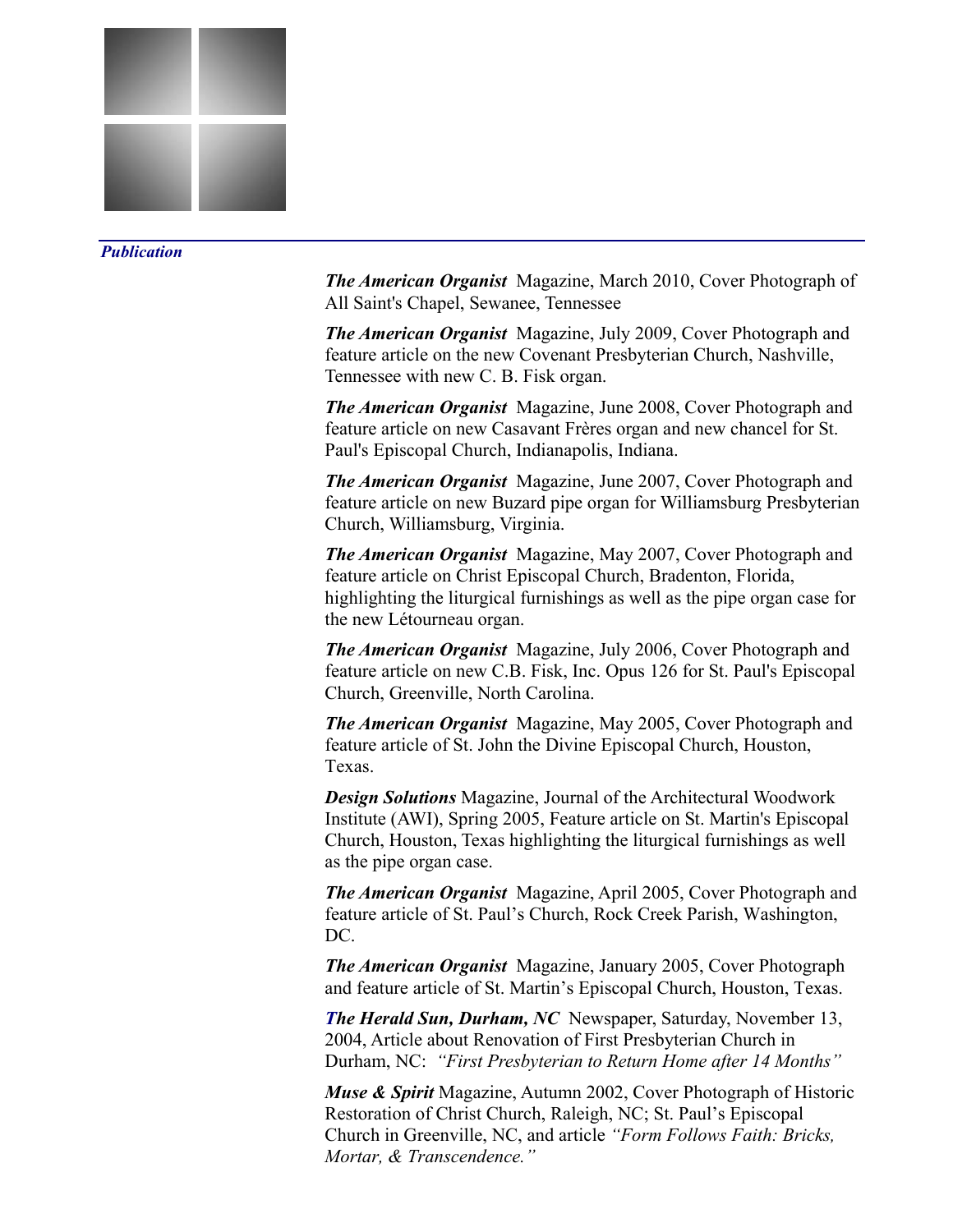*The American Organist* Magazine, April 2000, Cover Photograph of Renovated Church including Chancel Furnishings & Choir, West Market Street United Methodist Church, Greensboro, NC.

*The Living Church* Magazine, cover photo & article, March 19, 2000, Featuring new 450-seat sanctuary for St. Paul's Episcopal Church, Greenville, NC.

*The Chapel Hill News, Chapel Hill, NC* Newspaper, Sunday, August 30, 1998, Article featuring current work of Eason & Farlow Design, PA: *"Divine Work; Church Renovation is a Specialty for Chapel Hill Company"* 

*The American Organist* Magazine, July 1997, Cover Photograph of Chancel Furnishings, Decorative Painting, & Lighting, Central Presbyterian Church, Atlanta, Georgia

*The Courier-Tribune, Asheboro, NC* Newspaper, Monday, July 21, 1997, Article featuring renovation and new pipe organ for First Baptist Church, Mt. Gilead, NC: *"Pipe Dream Come True"*

*The Herald Sun, Durham, NC* Newspaper, Saturday, December 17, 1994, Interview: *"House beautiful of worship; Interior designer's work seen across nation"* 

*North Carolina ARCHITECTURE* Magazine, Spring 1994, Interview: *"Church Design; Architects must face many issues when designing a church."*

*The American Organist* Magazine, May 1993, Cover Photograph of Organ Case and Chancel Furnishings designed by Terry Byrd Eason Design.

*The American Organist* Magazine, February 1993, Cover Photograph of Renovated Choir & Organ, First Presbyterian Church, Atlanta, Georgia

*Inspired* Magazine for the preservation of historic religious buildings, Fall 1992, subject of article, *"Adapting Historic Sanctuaries for Today's Worship"*

*NCSU*, The Alumni Magazine of North Carolina State University, January/February 1992 issue, Cover story and feature article regarding TBE work.

*The American Organist* Magazine, April 1990, Cover Photograph of Renovated Spring Hill Presbyterian Church, Mobile, Alabama

*Faith & Form* Magazine, Winter 1989-90, quotations used in article regarding proposed RLDS Temple, Independence, Missouri.

*Your Church* Magazine, September/October 1988, Joint Interview with David L. Klepper "Church Acoustics: Advice from Some Experts."